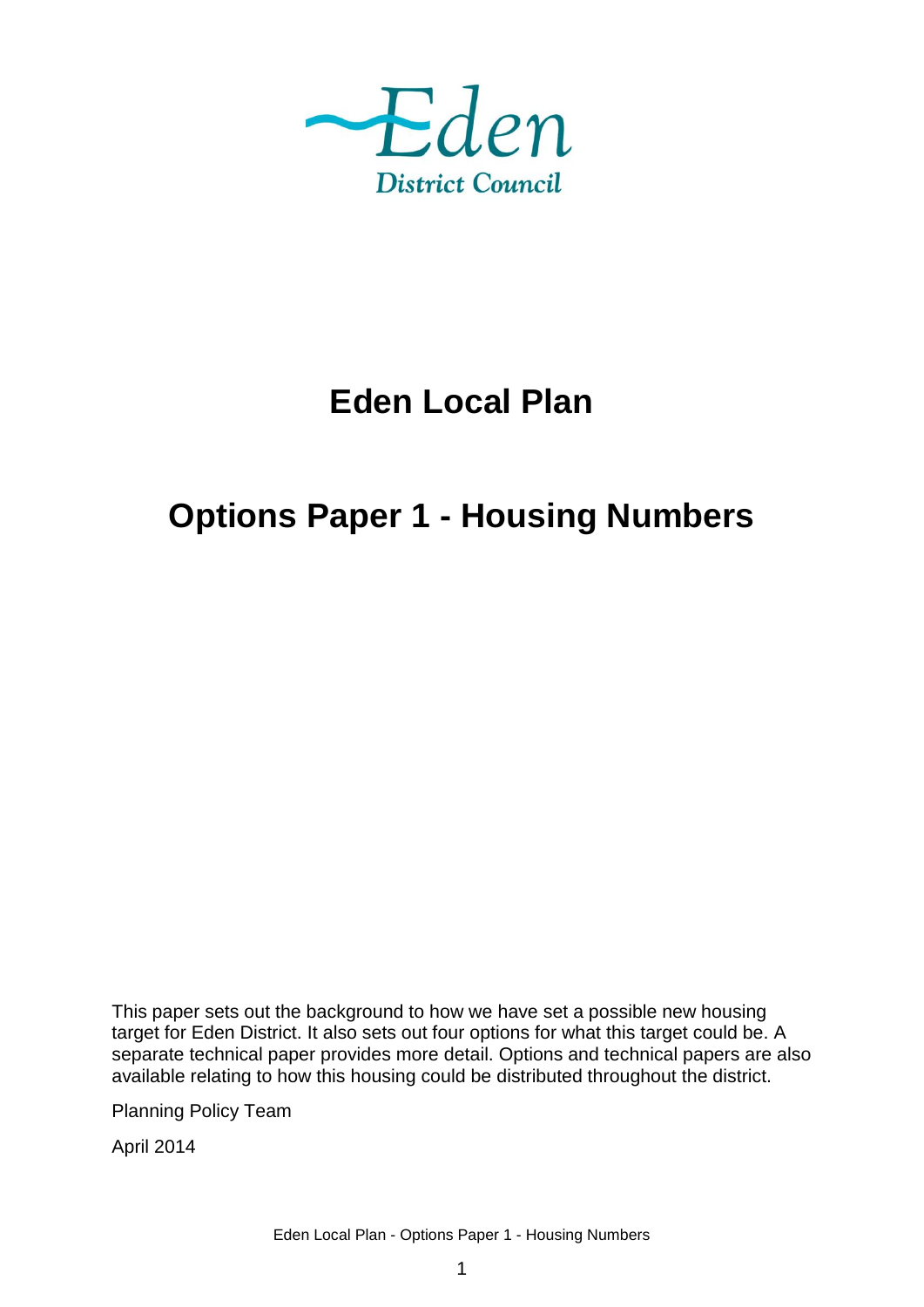## **Contents**

|    |                                                                             | Page |
|----|-----------------------------------------------------------------------------|------|
| 1. |                                                                             |      |
|    |                                                                             |      |
|    |                                                                             |      |
|    |                                                                             |      |
|    |                                                                             |      |
|    |                                                                             |      |
|    |                                                                             |      |
| 2. |                                                                             |      |
| 3. |                                                                             |      |
|    | Option 1 - Meeting market and affordable housing need (preferred option)  6 |      |
|    |                                                                             |      |
|    |                                                                             |      |
|    |                                                                             |      |
|    |                                                                             |      |
|    |                                                                             |      |
|    |                                                                             |      |
|    |                                                                             |      |
|    |                                                                             |      |
| 4. |                                                                             |      |
|    |                                                                             |      |
|    |                                                                             |      |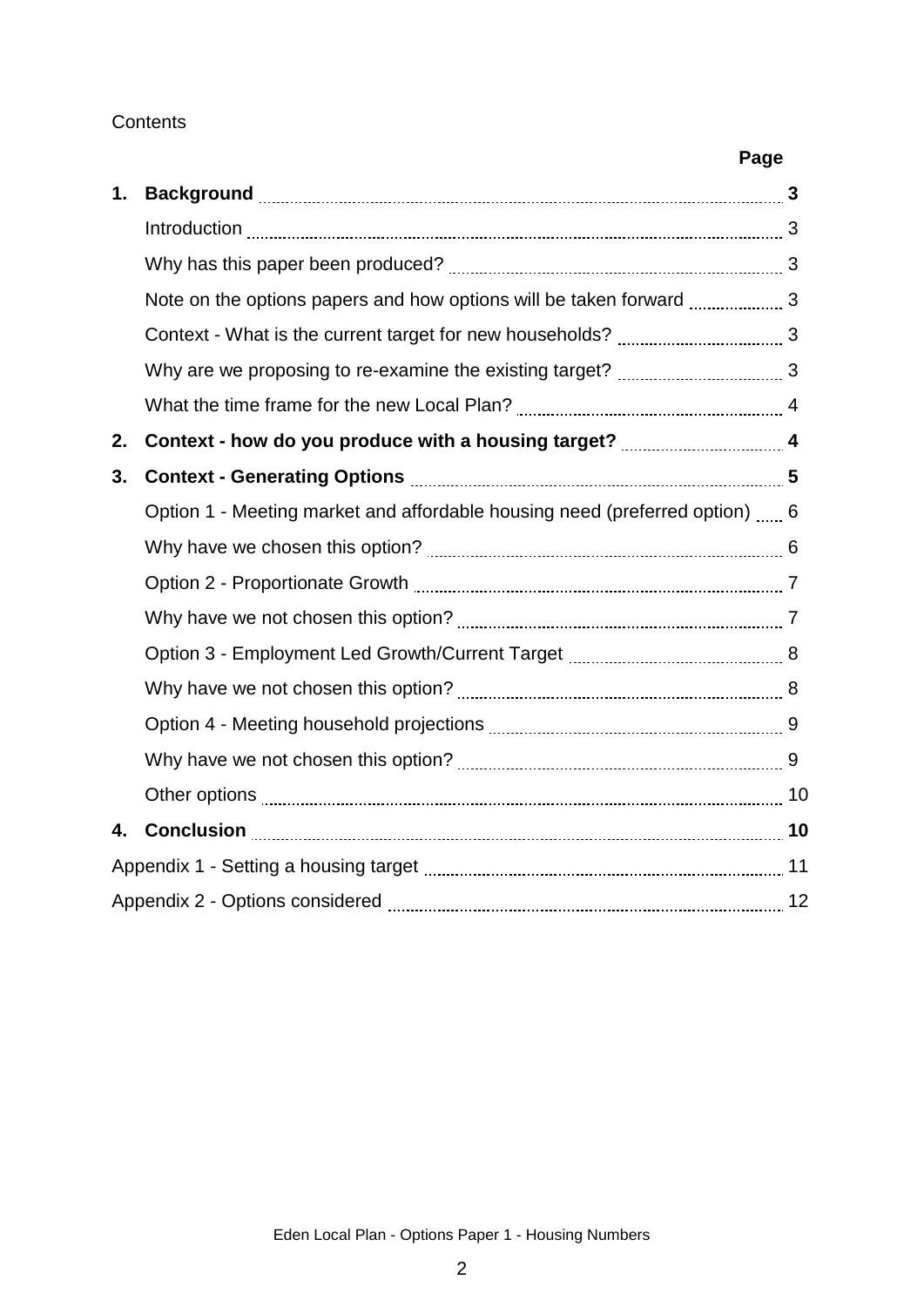### **Options Paper 1 - Housing Numbers**

# **1. Background**

## **Introduction**

1.1 One of the key decisions the District has to make when writing a Local Plan is how many homes will be needed in the future. This is often contentious - on the one hand there are people, both already here or moving in from elsewhere who will need new housing, and on the other there are existing residents concerned that new development may risk reducing the high quality of life in the district. We therefore need to use the best available technical evidence to help reconcile these two competing pressures and arrive at a figure that is right for Eden.

## **Why has this paper been produced?**

- 1.2 This paper sets out the various options we are considering when setting a new target for the future number of homes to be built in Eden over the next couple of decades. It includes various options and provides reasons for why they have been selected or rejected.
- 1.3 It is supported by a more detailed technical paper showing how we arrived at our Preferred Option, and also contains information that led to the other options under consideration, as well as some we have discounted.

### **Note on the options papers and how options will be taken forward.**

- 1.4 As part of Local Plan review four options papers have (or will be) produced. Each will be supported by a more detailed technical paper. The first (this paper) concerns the overall housing target. The second covers how new housing could be distributed through the district. The third paper (forthcoming) will cover potential housing allocations. A final fourth paper will cover employment growth and distribution. For housing, a combination of four options will be selected and tested following receipt of feedback on these options papers from Members and officers.
- 1.5 The next step once options are finalised will be to incorporate them into a draft local plan and ask the public and other organisations to provide any views.

### **Context - What is the current target for new households?**

1.6 Eden's current target is set out in the adopted Core Strategy (2010) and was taken from the now defunct Regional Spatial Strategy for the North West (2008). This sets out a figure of 239 homes per year over the period 2003-25, or 5,258 overall. Over the past ten years Eden has delivered an average of 138 new homes per year, or 58% of this target.

### **Why are we proposing to re-examine the existing target?**

1.7 We are now moving to create a single local plan, and as part of this we have the opportunity to look again at whether our current strategy is working, and whether it needs to be modified to best serve the needs of Eden. It is also a chance to look at the most up to date evidence, bearing in mind the current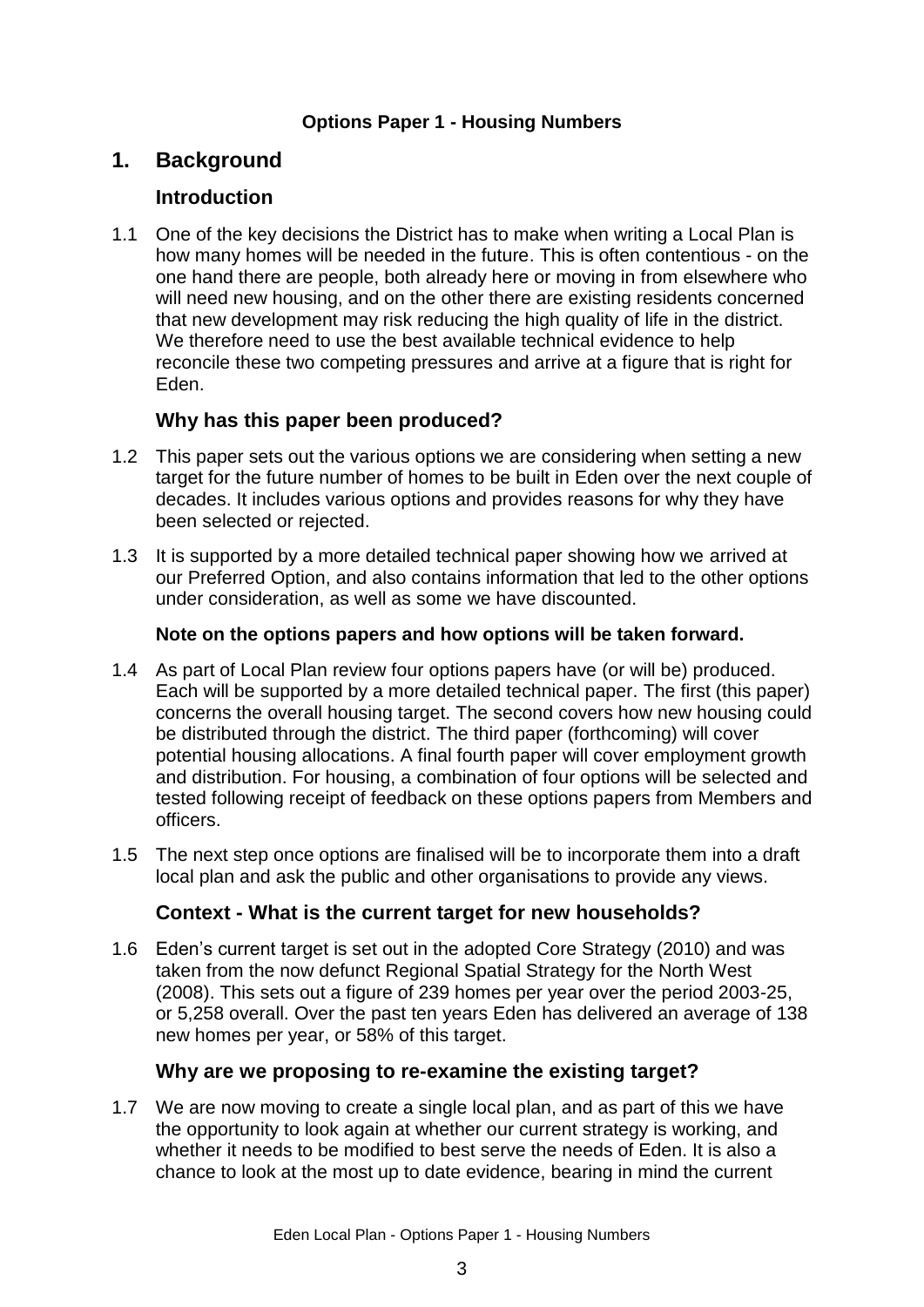figure was derived from regional planning work carried out around seven years ago, prior to the recession.

## **What the time frame for the new Local Plan?**

1.8 Plans are expected to run for at least fifteen years after adoption, so assuming an adoption date of 2015 and some element of contingency in case of slippage the new Local Plan will run from 2014 (when the technical evidence was reviewed) to 2031.

# **2. Context - how do you produce with a housing target?**

- 2.1 Setting a housing target is not an exact science. We have seen through production of the housing technical paper that ultimately it's a matter of applying a degree of judgment to the best technical evidence we have to hand. Ultimately there are choices to be made, and pros and cons within each option we look at.
- 2.2 We also need to be mindful of what's expected of us in national planning policy. The National Planning Policy Framework now expects us to 'boost significantly' levels of new housing and make sure the plan accommodates the 'objectively assessed need' for both market and affordable housing. If we fail to do this our plan risks not being found sound at Public Examination by the independent Government Inspector who will review the plan for compliance with national policy.
- 2.3 The accompanying technical paper establishes our preferred option and runs through four 'tasks' we used to help develop the target. These are set out in more detail in Appendix 1 (and in the technical paper) but can be summarised as:
	- **Task 1 - What is the evidence telling us?** The starting point is the Government's population and household projections. These project population and household changes forward into the future, based on past trends. They look at how the population may change, by modelling expected births and deaths, ageing, migration and changes in household size.
	- **Task 2 - Policy aspirations**. What else may influence demand and what do we want to see happen in Eden? For example, do we want to raise targets to help attract people in to do new jobs? Do we want to boost supply to help people already inadequately housed or in need of more affordable housing? There may also be demand arising from our neighbouring districts which may best be catered for in Eden.
	- **Task 3 - Reality checks**. This task aims to make sure any target under consideration at the end of Task 2 is realistic and deliverable in practice. Is there enough land available? Do past building trends indicate our target is achievable? Is there sufficient demand for new housing? Can we provide the necessary infrastructure?
	- **Task 4 - Bringing the evidence together**. This aims to combine the evidence from Tasks 1, 2 and 3 and settles on a final target.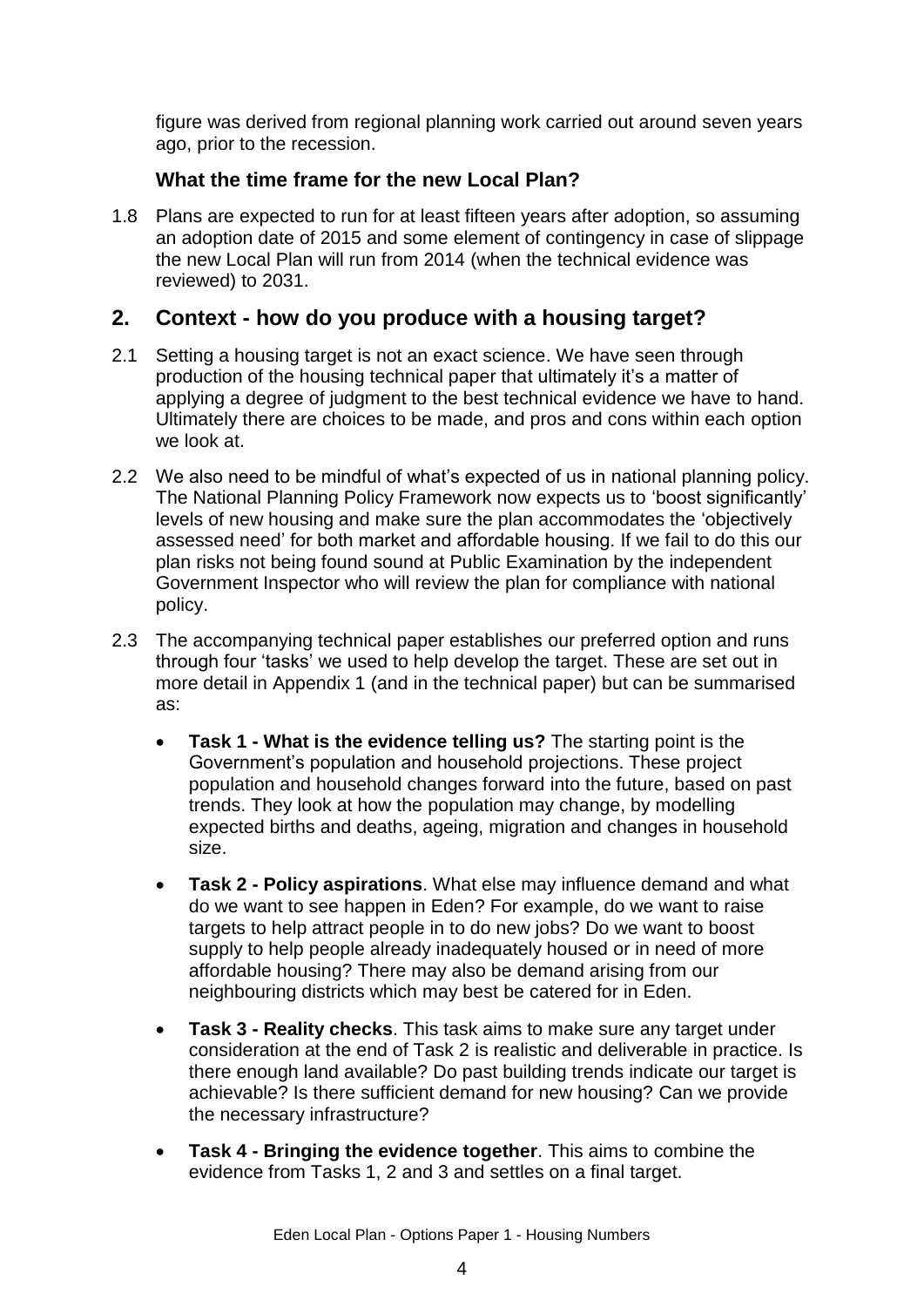- 2.4 In practice there will always be evidence available that would support an increase or decrease in housing numbers. There are a number of pressures which would indicate an ambitious target is required, such as:
	- A need for affordable housing from those already here
	- Strong demand coming from older (and more affluent) people moving in to the district from elsewhere in the country (at a net level this is all our projected demand), which could 'crowd out' those already here
	- A continuing trend towards smaller households the consequences of people marrying later, divorcing, having less children and living longer
	- A need the make sure accommodation is available for anyone taking up new jobs in the area, given that there isn't a large source of untapped labour already here
	- A need to retain younger people to do these jobs and support services (projections show a decline in the numbers of younger people in the district over the next twenty years or so)
	- Plenty of available and suitable land for new housing
- 2.5 There are also reasons why we may want to be more cautious in setting a housing target.
	- Historical rates of delivery are well below the current target of 239 new homes per year
	- There is a slight projected decline in the population already here
	- There is a possibility that new homes would be used as second homes
	- Eden has a very high quality landscape and built environment, which must be protected
	- There is a dispersed pattern of smaller villages. Around half the current population lives outside our four main towns. If we cater to the demand from retirees wanting a more rural lifestyle, new development could risk unsustainable levels of traffic generation throughout the district
	- Restricted public budgets and austerity measures mean infrastructure is hard to fund, and relying on the private sector to fund infrastructure risks making new development unviable.

# **3. Context - Generating Options**

- 3.1 Options have been generated from the technical evidence. Some of the key questions arising from this evidence are:
	- How much housing do we wish to plan for to accommodate older people moving in to the district from elsewhere in the UK?
	- How much housing do we wish to plan for to accommodate those already here who need more affordable housing?
	- How much housing do we wish to plan to take account of any new jobs created, or to attract employers in to the district?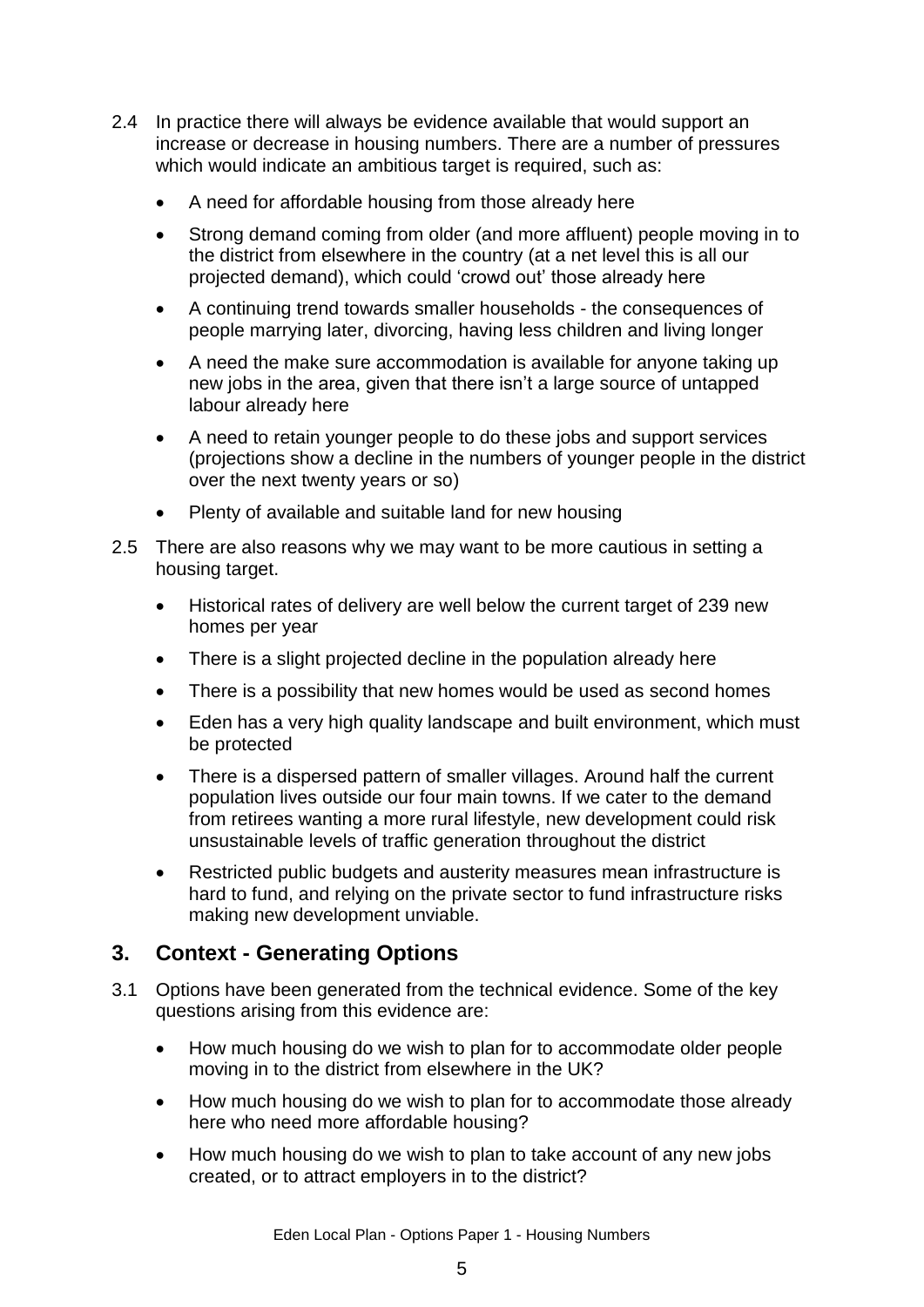- Can this be realistically delivered? Failure to do so would mean the district could fail to meet its five year land supply targets and would be open to speculative development.
- Does the figure meet the national policy requirements needed to find the plan 'sound' at examination'?
- 3.2 These questions indicate that there is also an element of judgment or choice involved in setting a target, and that there is some leeway in generating options, as long as we can be seen to at least providing for 'objectively assessed need'. We have therefore based our options on what we think is the extent of this leeway.
- 3.3 Appendix 2 sets out a 'housing evidence scale' showing the options we have considered. From these we have chosen four to take forward. We start with our preferred option.

# **Option 1 - Meeting market and affordable housing need (preferred option)**

| <b>Method</b>                                 | Target per annum | <b>Total 2014-31</b> |
|-----------------------------------------------|------------------|----------------------|
| Meeting market and affordable housing<br>need | 200              | 3,600                |

### **Why have we chosen this option?**

- 3.4 The full reasons are set out in the accompanying technical paper, but in summary we consider this to be our best assessment of actual future need for both market and affordable housing, bearing in mind what could be delivered on the ground. This figure was established by looking at a blend of technical evidence, policy aspirations and reality checks.
- 3.5 The starting point was the Office for National Statistics (ONS) population and household projections. We started by setting a figure of 190 new homes. This figure represents a cautious split between the more comprehensive set of projections produced in 2008 and the more up to date but less complete 2011 projections. The figure includes a conversion from households to dwellings, which takes account of empty homes, second home ownership and so on. We then compared this figure to projections produced by the County Council which establish options around the ONS projections (known as the POPGROUP model).
- 3.6 We then established the need for affordable housing in the district, both now and in the future, and looked to see if this figure would allow for this need to be met. We concluded that an annualised need for affordable housing spread out over the whole plan period would amount to 60-71 new affordable homes per year. We then included a policy aspiration to deliver 30% of this housing as affordable homes and modelled the potential supply and demand for affordable homes over the plan period to see if this policy aspiration could be met. This led to a slight increase to 200 homes per year. Next we looked at past delivery rates, land supply and market demand to see if this could potentially be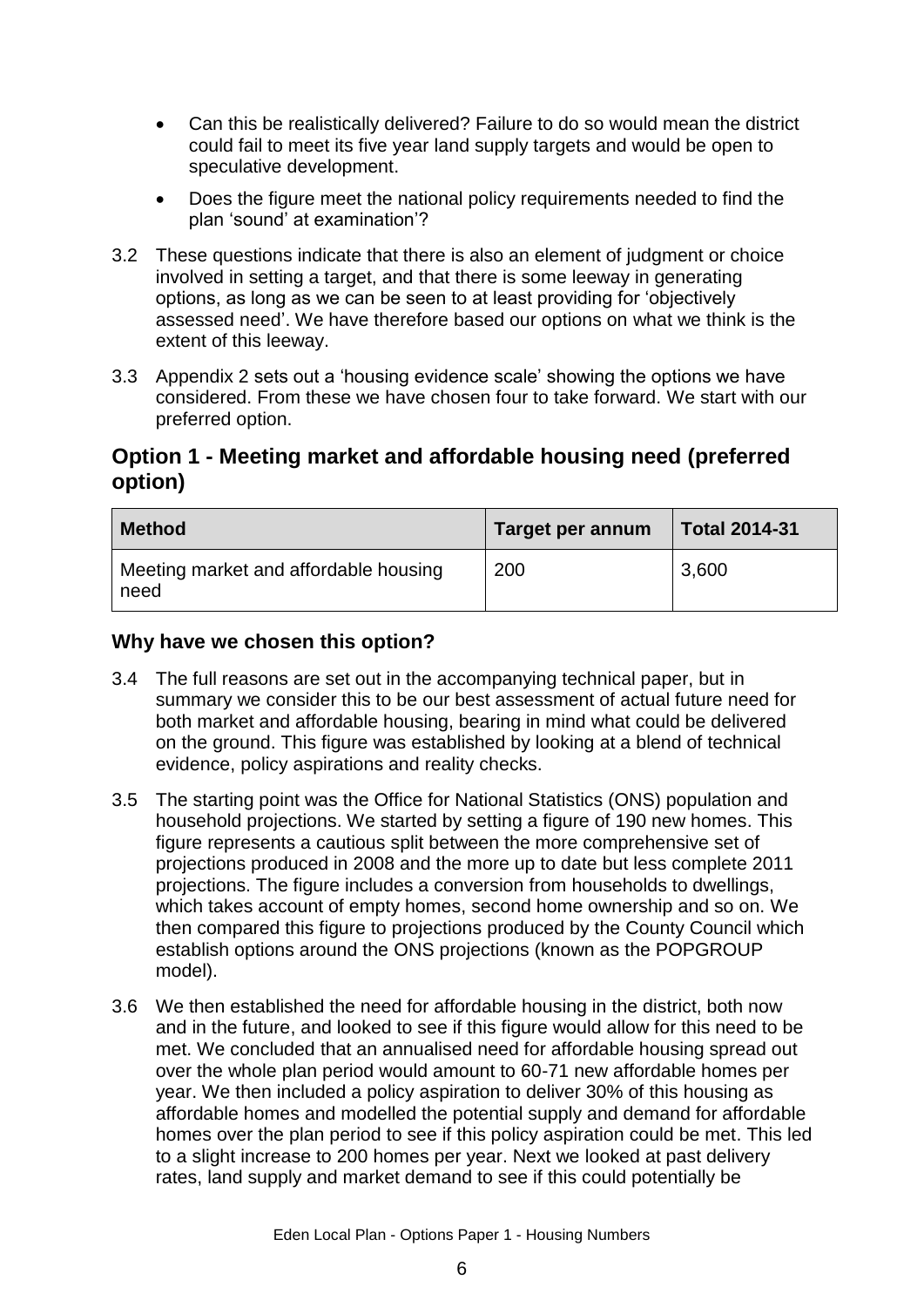delivered, as well as the potential for demand to increase due to any new jobs or pressure from neighbouring authorities. We concluded that the figure of 200 remained robust and deliverable.

- 3.7 In our view this figure:
	- At least meets objectively assessed requirements for both market and affordable housing, and exceeds household projections
	- Boosts significantly the supply of housing above past rates
	- Provides an anticipated level of affordable housing to meet need, both now and in the future
	- Is capable of being delivered, based on past trends, demand and available land supply.

## **Option 2 - Proportionate Growth**

| <b>Method</b>        | Target per annum | <b>Total 2014-31</b> |
|----------------------|------------------|----------------------|
| Proportionate growth | 205              | 3,690                |

3.8 This option has been reviewed as it represents a different way of establishing a new housing number and helps establish some context for the impact of housing targets. It is taken from Option 2 of the housing distribution options paper and represents an 'incremental growth' option, assuming that the towns and villages in Eden will grow at 1% per annum over the plan period (similar to the approach taken in the Upper Eden Local Plan). It would aim to spread growth evenly round the district and make sure all places received a share of growth.

#### **Why have we not chosen this option?**

- It results in dispersed development when applied across the whole district. This would mean that growth would not be based on access to major services or infrastructure.
- The option does not promote strategic rural growth across certain villages in the whole district, which is needed to retain and support key areas.
- Taking a more mechanistic approach is a very 'top down' approach and may lead to the need to identify sites where they is no evidence to suggest that they may come forward. The alternative option of relying on windfall developments only (no allocated sites) may reduce the ability of the district council to maintain an identified land supply when applied across the whole of the district, in line with Government planning guidance.
- The figure is above past rates of housing delivery in the districts.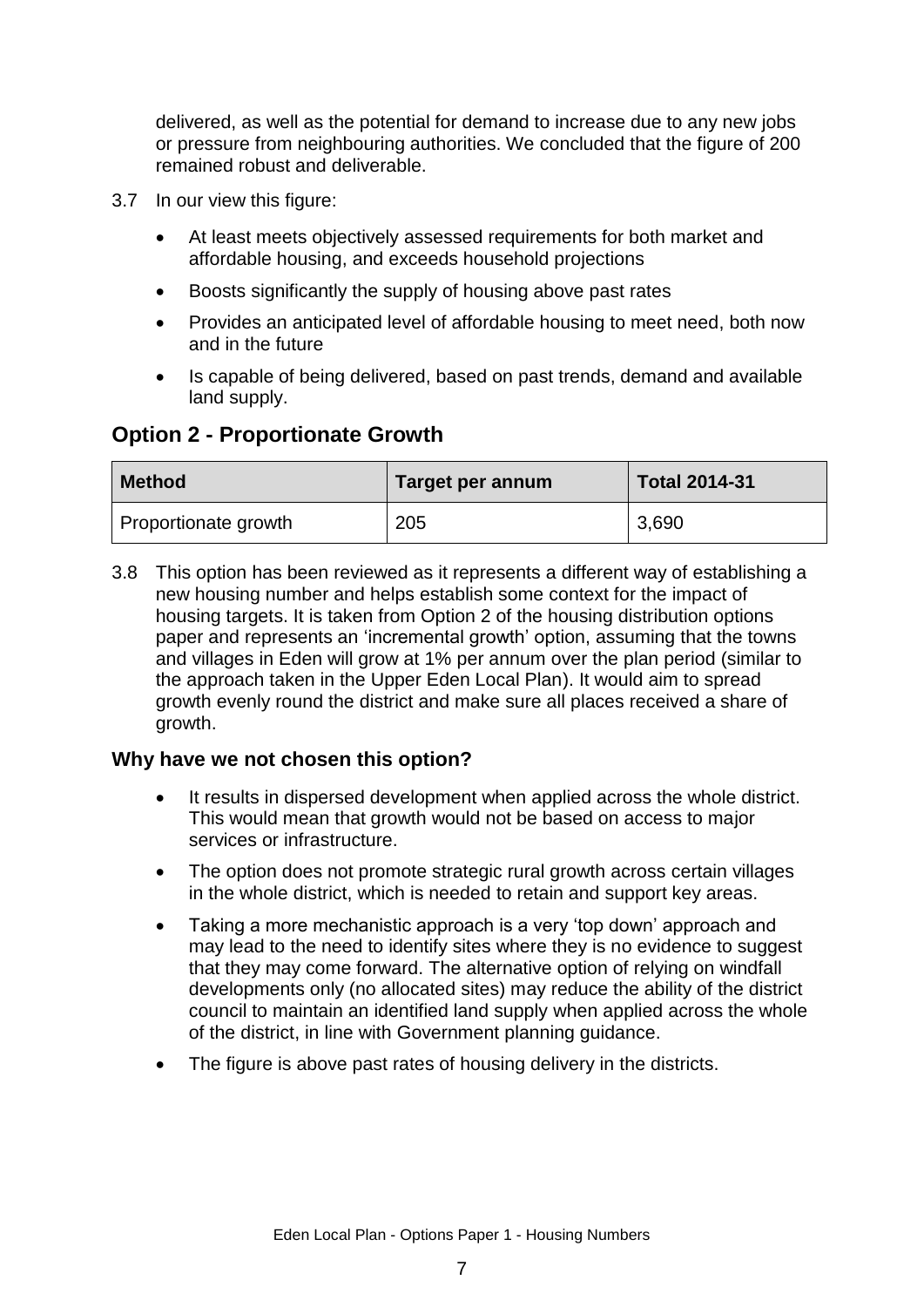# **Option 3 - Employment Led Growth/Current Target**

| <b>Method</b>                        | Target per annum | <b>Total 2014-31</b> |
|--------------------------------------|------------------|----------------------|
| Employment led growth/current target | 239              | 4,302                |

- 3.9 We have seen from out assessment of technical evidence that:
	- The demographics of growth indicate that at a net level all household growth will be generated from older households moving in to the district
	- The district is projected to 'lose' younger people year on year as they move away
	- Eden has very low unemployment rate (although wages are low) meaning there is no significant available or highly skilled workforce present to fill new jobs.
- 3.10 This means that if Eden does want to see economic growth someone will be needed to do the jobs. The reality is that the people to do them may need to come from elsewhere. The high quality of life compared with low house prices compared to much of the rest of country may provide the opportunity to attract people in if there are jobs available. If we wish to see economic growth we could take the view that we need to encourage further in migration, which in turn would have an impact on housing demand.
- 3.11 As part of the technical work we looked at job forecasts. These yielded a figure of 1,571 new jobs in the district over the period 2014-31
- 3.12 The POPGROUP model also provides a 'jobs driven' dwelling projection this would mean a 302 homes per year would be needed. This higher figure is the result of dwellings needed for a new younger population moving in to take up work, who then may have children of their own who require housing over the plan period. This projection is also entirely 'employment-led' and inevitably can't take into account the intertwined relationship between housing and employment growth and future changes to economic activity rates. We concluded that this would be unrealistic to build, partly as it would represent a step change in housing delivery over past rates but also that it assumes the jobs will necessarily emerge to justify this figure.
- 3.13 However, we do want to present a 'job-led' option for consideration. Instead of the whole POPGROUP figure we propose choosing the current Core Strategy target of 239 homes per year, as this was based on a high economic growth scenario and remains highly ambitious in the context of past delivery.

### **Why have we not chosen this option?**

- Past trends in house building indicate that it would be difficult to deliver
- The current Core Strategy was based on a high employment growth option and this growth has failed to materialise. Whilst we could expect improvements in job prospects in the coming years they will be unlikely to justify a figure of 239 new homes per year.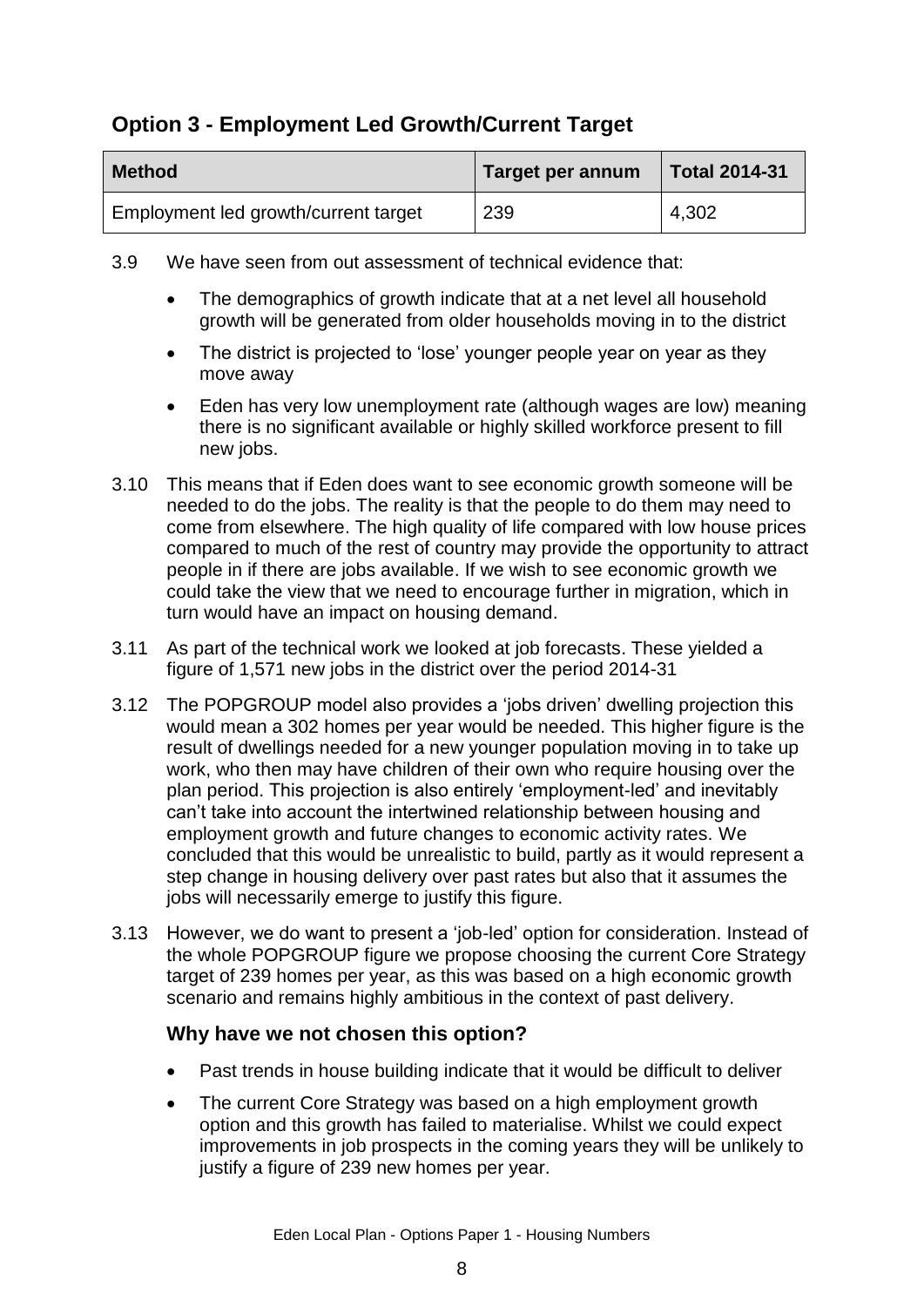- It is higher than projected housing need and demand
- There is a risk that setting a too optimistic target may risk under delivery which could render any plan out of date and in need of review
- It would be predicated on a level of job growth that whilst desirable and something to aspire to may not be delivered.

## **Option 4 - Meeting household projections**

| <b>Method</b>                 | Target per annum   Total 2013-31 |       |
|-------------------------------|----------------------------------|-------|
| Meeting household projections | 206                              | 3,708 |

- 3.14 The introduction of the National Planning Policy Framework (NPPF) and the dismantling of Regional Spatial Strategies (RSS) has mean that for the first time in many years Local Authorities are now charged with setting their own targets. These must be set to meet at least what the NPPF terms 'objectively assessed need'. Our preferred option sets out our interpretation of what this means in Eden's case. However, as we have seen from the housing technical paper there are numerous ways of arriving at a figure. Inevitably this means that ongoing practice elsewhere will help us understand how the independent Inspectors who examine draft plans for soundness interpret this test of 'objectively assessed need'.
- 3.15 Over the past year Inspectors have been clear that they see the Office for National Statistic's household projections as the main source of evidence to establish objectively assessed need, and that the 2011 projections have their limitations as they may pick up 'suppressed demand' resulting from recession, high house prices and lack of available mortgage finance. For this option we have chosen an annual figure for households taken from the 2008 projections (189 households per year) rather than the much lower figure of 125 set out in the 2011 projections. This is then converted to dwellings based on current ratios.

### **Why have we not chosen this option?**

- It risks under supplying the full need for more affordable housing
- It has resulted in a similar (although slightly less) number than our preferred option
- Although past rates of delivery in the district have been low there is no evidence available to suggest that a lower figure needs to be set to account for this, given longer term historical trends, the availability of land and a high level of demand.

#### **Other options**

3.16 We have considered other options but not put them forward as potential options in this paper, in the interests of keeping this paper brief. Details are available in the housing numbers technical paper, along with our reasons for rejecting them. In summary we considered but rejected: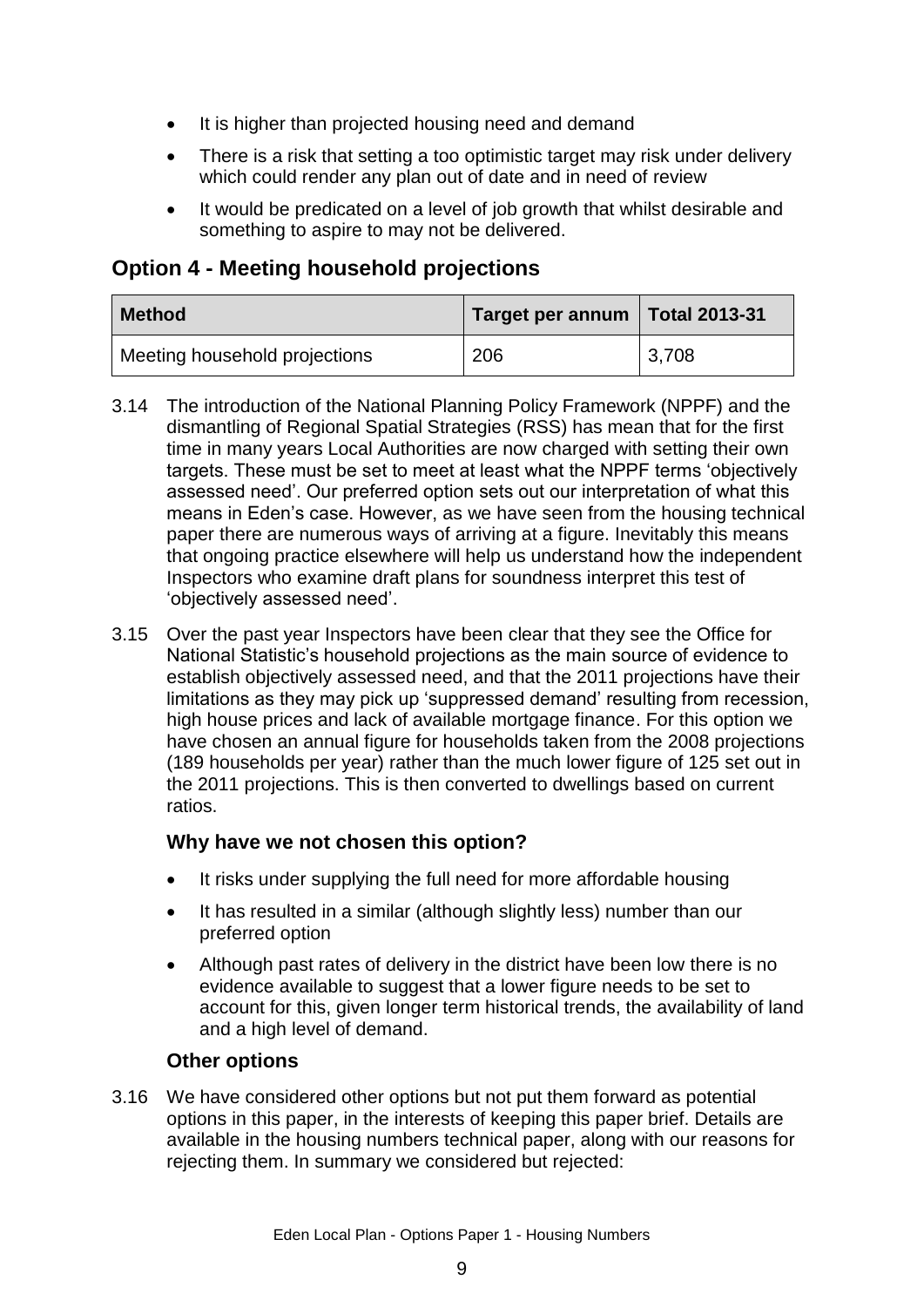- A figure which did not account of migration trends ('zero net migration' 9 homes per year)
- A figure that anticipated the number of homes needed to bring population in to fill anticipated new jobs ('labour force led'- 302 homes per year)
- A figure based only on the latest set of household projections from the Office of National Statistics (125 homes per year).

## **4. Conclusion**

- The NPPF requires that our housing target must meet at least 'objectively assessed need' and boost significantly the supply of new housing
- Past rates of development have been running at around 58% of targets, although this has included a period of recession
- The main driver for new household growth is older people moving into the area from elsewhere in the UK, and a move towards smaller households
- This means that, together with low employment there may be a shortage of people to do any new jobs in the area
- Our Option 1 'Preferred Option' aims to exceed both household projections and past rates of delivery to help fill these jobs and provide additional affordable housing. It may also help retain younger people in the district
- There is some leeway on this figure which would still be supported by technical evidence. Options 2, 3 and 4 are supported by evidence but there remains a risk with each - over risk of under delivery for Options 2 and 3 and undersupply of both market and affordable housing delivery for Option 4 compared to need.

EDC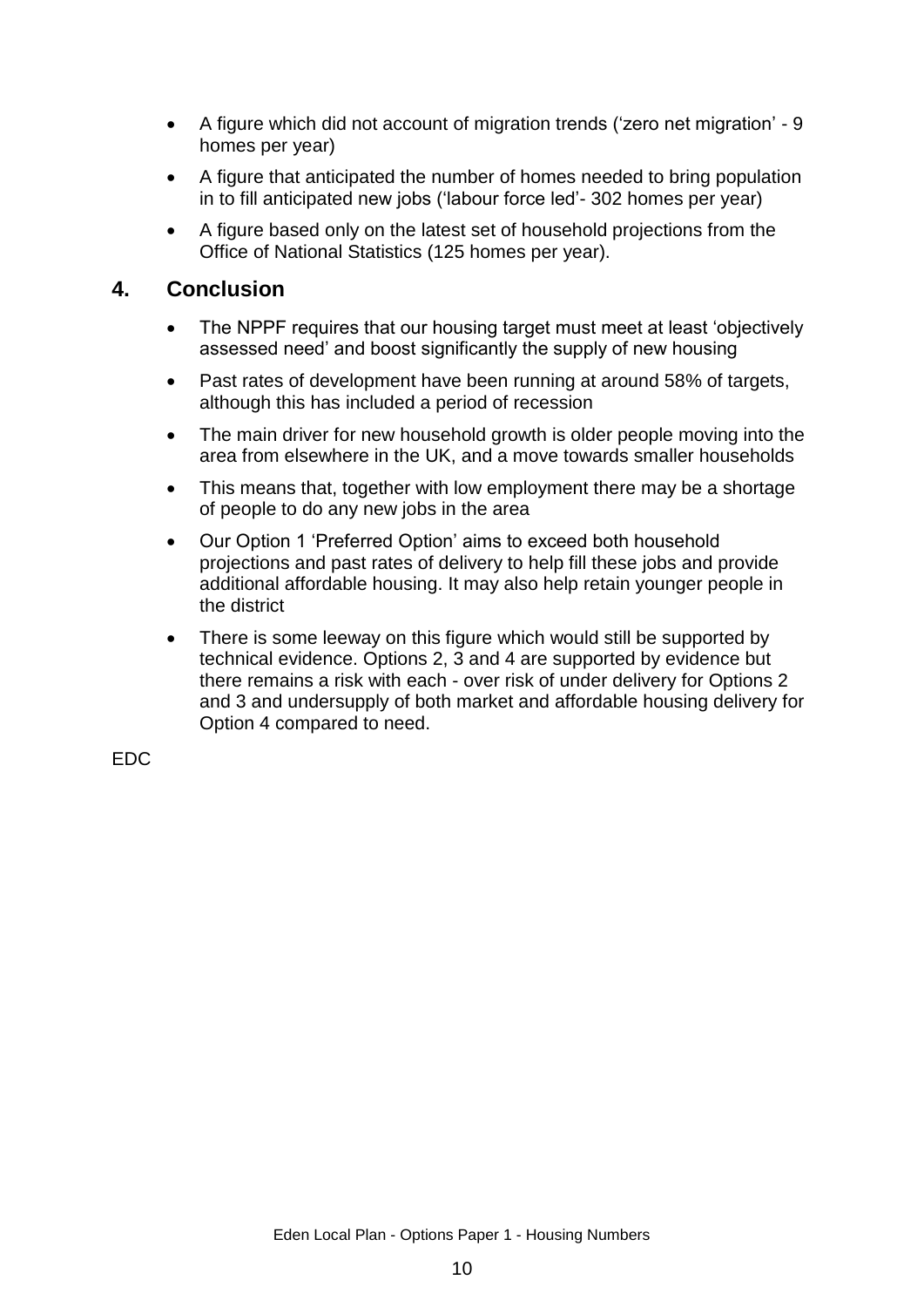# **Appendix 1 - Setting a Housing Target**

Our preferred method is:

#### **Task 1 - What is the evidence telling us?**

Projected population (births, deaths, and in and out migration)

#### **Converted Into**

Projected households (population not in communal establishments multiplied by household representative rates projected by age, marital status and gender)

#### **Equals**

Total projected households, converted into dwellings (accounting for empty homes and second home ownership)

#### **Plus**

#### **Task 2- Policy aspirations**

Any additional housing for those already in the district but inadequately housed, or for new households unable to afford in the future

Any market signals (for example rising land and house prices that may indicate strong demand)

Any past shortfalls in provision which need rectifying

Any new households forming in response to projected or anticipated new jobs

Any demand that may be need to be met from neighbouring districts

What you tell us you want for the district

#### **Plus**

#### **Task 3- 'Reality checks'**

Past house building trends, existing stock (empty/second homes), land availability, infrastructure etc, plus some 'sense checks' based on past targets

### **Equals**

#### **Task 4- Bringing the evidence together**

### **Our Final Housing Target**